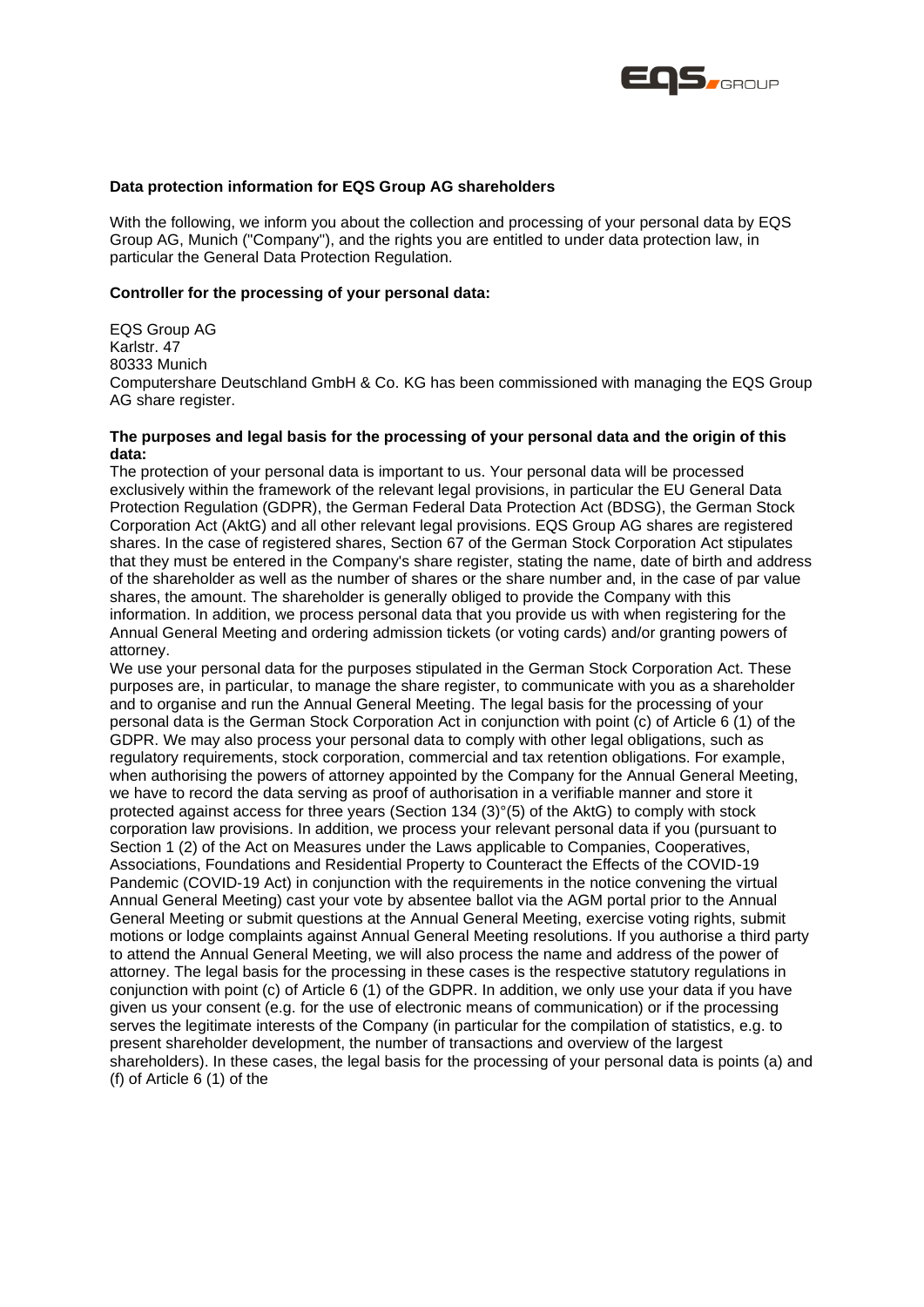

GDPR. Should we wish to process your personal data for a purpose not mentioned above, we will inform you in advance within the framework of the legal provisions.

### **Categories of recipients for your personal data:**

We use the professional services of so-called Processors. These are natural or legal persons, public authorities, institutions or other bodies that process personal data on behalf of the Controller. Since our choice of Processors may change periodically, we provide an overview of the categories of potential recipients below. If you would like a full listing of our Processors at the time your personal data is processed, you can contact our Data Protection Officer at datenschutz@eqs.com.

### • **External service providers:**

We partly use external service providers (e.g. share register service company, IT service provider and Annual General Meeting service provider) for the administration and technical management of the share register as well as for organising and running the Annual General Meetings. Our external service providers process your personal data exclusively on our behalf and in accordance with our instructions and are contractually bound to the applicable data protection law pursuant to Article 28 (3) of the GDPR.

#### • **Other recipients:**

In addition, we may transfer your personal data to other recipients, such as to public authorities for the purpose of fulfilling statutory notification obligations (e.g. when statutory voting rights thresholds are exceeded).

### **Storage periods:**

We delete your personal data as soon as they are no longer required for the above-mentioned purposes. In this context, personal data may be retained for the period during which claims can be asserted against our Company (statutory limitation period of three to thirty years). We also store your personal data insofar as we are legally obliged to do so. Corresponding obligations to provide evidence and to keep records result, among other things, from the German Stock Corporation Act, the German Commercial Code, the German Fiscal Code and the German Money Laundering Act. The storage periods are then up to ten years.

### **Your rights as a data subject:**

You have the right to request information about the data stored about you. In addition, under certain conditions, you can demand a correction or erasure of your data as well as a restriction of processing. You also have the right, in certain circumstances, to object to the processing of your data or to request that certain personal data be transferred to you or to a third party. You can revoke any consent you may have given to the processing of your personal data at any time. To exercise these rights, please contact the address above.

#### **Use of cookies:**

When you use the AGM portal, we process the following data through our IT service provider, which is at no time merged with any other stored customer or profile data: Every time you visit our websites, we temporarily store the IP address of your Internet browser as well as the pages that you access, or in the apps, the device number, if applicable, so that basic services such as access rights work. We use the latest security standard (256bit encryption). Your data is encrypted immediately during transmission, and all information relevant to data protection is stored in encrypted form in a protected database. To manage your access, we need a session cookie (which is deleted when you close your browser). We only use cookies that are absolutely necessary for the website to work: • "PHPSessionID", the cookie for standard session identification for PHP is deleted when the browser is closed;